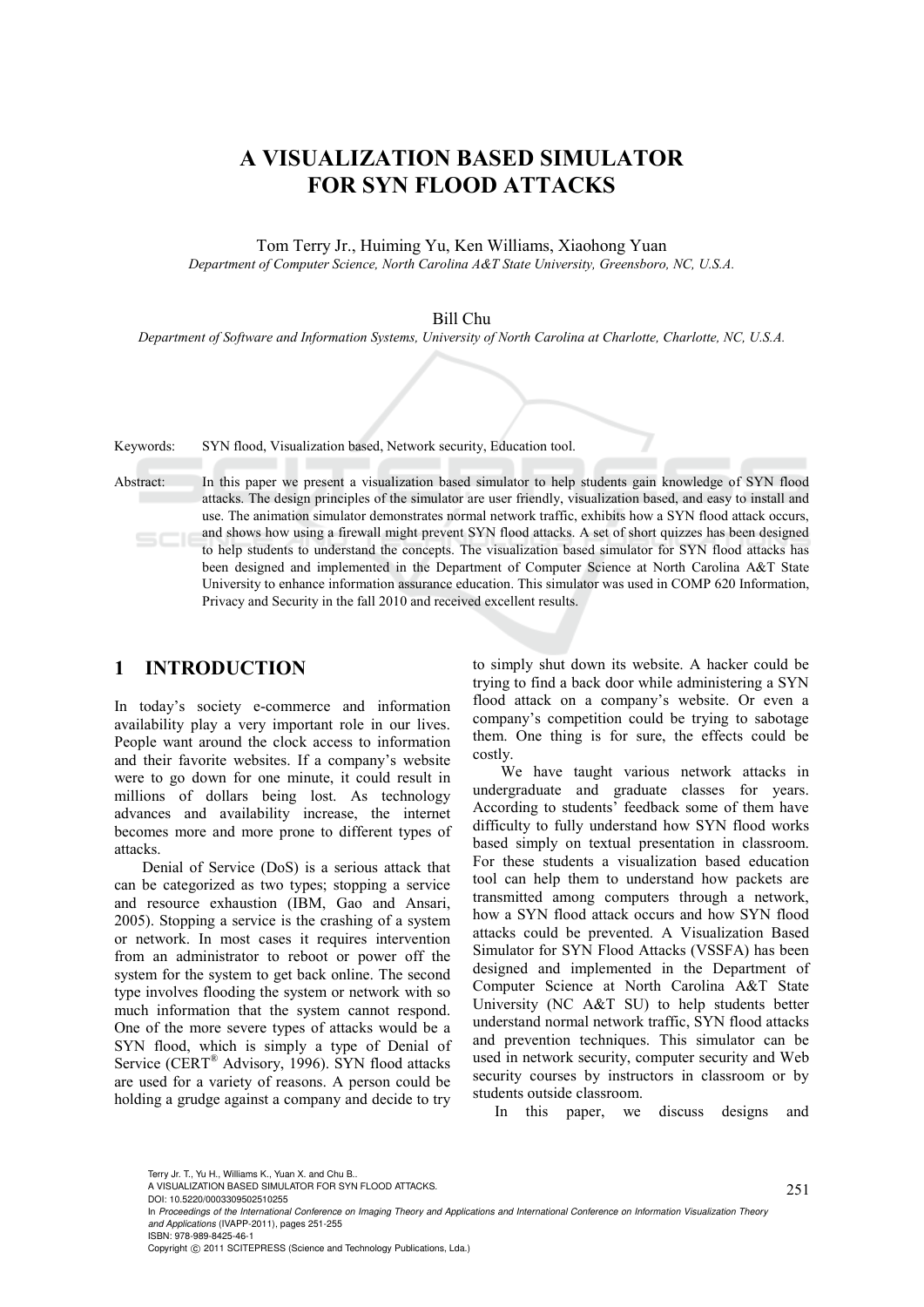implementation of the Visualization Based Simulator for SYN Flood Attacks, and present our teaching experience and lessons learned. In section 2 the objectives will be discussed. How SYN flood works will be described in section 3. The details of the designs and implementation of the simulator will be presented in section 4. In section 5 functions of the simulator will be exhibited. In section 6 assessment results will be given. The conclusions will be presented in section 7.

## **2 OBJECTIVES**

Network attacks are import topics of Information Assurance and computer security. In order to help students to effectively understand SYN flood attacks and learn prevention techniques, a Visualization Based Simulator for SYN Flood Attacks has been developed. The objectives of this tool are to provide students a visualization based simulator, a step by step demonstration of SYN flood attacks and a better understanding of SYN flood attack impact and prevention. The VSSFA can be used in computer security, network security, Web security, wireless security courses by instructors in the classroom or by students outside the classroom.

## **3 UNDERSTANDING SYN FLOOD ATTACKS**

A SYN flood attack is one type of Denial of Service. The process of requesting a webpage is initiated by a three-way handshake to establish a TCP connection. First the client sends a request packet to establish a connection to the server. Inside the connection request packet the TCP SYN flag is set. Once the server receives the initial request packet, it responds to the source IP address of the packet it received by sending back to the client a SYN-ACK request packet. This packet has both the SYN and ACK TCP flags set. Once the client receives the SYN-ACK request packet, it will respond to the server by sending back a packet with the ACK flag set. This response is sometimes called a SYN-ACK-ACK packet to distinguish it from a normal data acknowledgement. When the server receives the SYN-ACK-ACK packet a connection is established. During a SYN flood attack the three-way handshake is not completed. An attacker sends many SYN packets as if opening many connections. These connection request packets contain the SYN flag as

well as a spoofed source IP address. The server will receive these packets and respond to the spoofed IP addresses by sending SYN-ACK request packets. At the same time the server stores each SYN packet request in its TCP backlog queue. Each packet will have a lifetime, possibly as long as three minutes. The server will then wait for a SYN-ACK-ACK packet, which it will never receive. Soon the TCP backlog queue will become full creating a temporary Denial of Service. All further incoming connection request will be ignored. As soon as one packet's lifetime expires another new connection request can be received.

# **4 DESIGNS AND IMPLEMENTATION**

The principle of the design of the visualization based simulator is to be user friendly, visualization based, and easy to install and use. Different colors are used to mark various stages of network traffic (Scott). A set of short quizzes were designed to help users understand basic concepts. This simulator demonstrates the process of normal network traffic, how a SYN flood attack occurs and how a firewall can partially prevent SYN flood attacks. This visualization based simulator contains three demonstrations. The first one is normal network traffic, which displays how the TCP three way handshake works. The second one is a SYN flood attack, which displays what happens during SYN flood attacks. Prevention method is the last demonstration, which displays a firewall as a possible prevention method to a SYN flood attack. This simulator can be viewed from a web site as an applet, using Macromedia Flash Player, which is available to download for free from the internet. For the best results, Internet explorer 7 or higher is recommended. This simulator can be installed on a personal computer and executed in standalone mode. Several main considerations are described in the following sections.

• Visualization based

Visualization has been used for years in computer science to help students understand algorithms and data structures. In this simulator visualization techniques are used to let students view dynamic normal network traffic, how a SYN flood attack occurs, and how a firewall possibly prevents SYN flood attacks. This simulator allows students to select difference traffic views, to take corresponding quizzes and to view the results.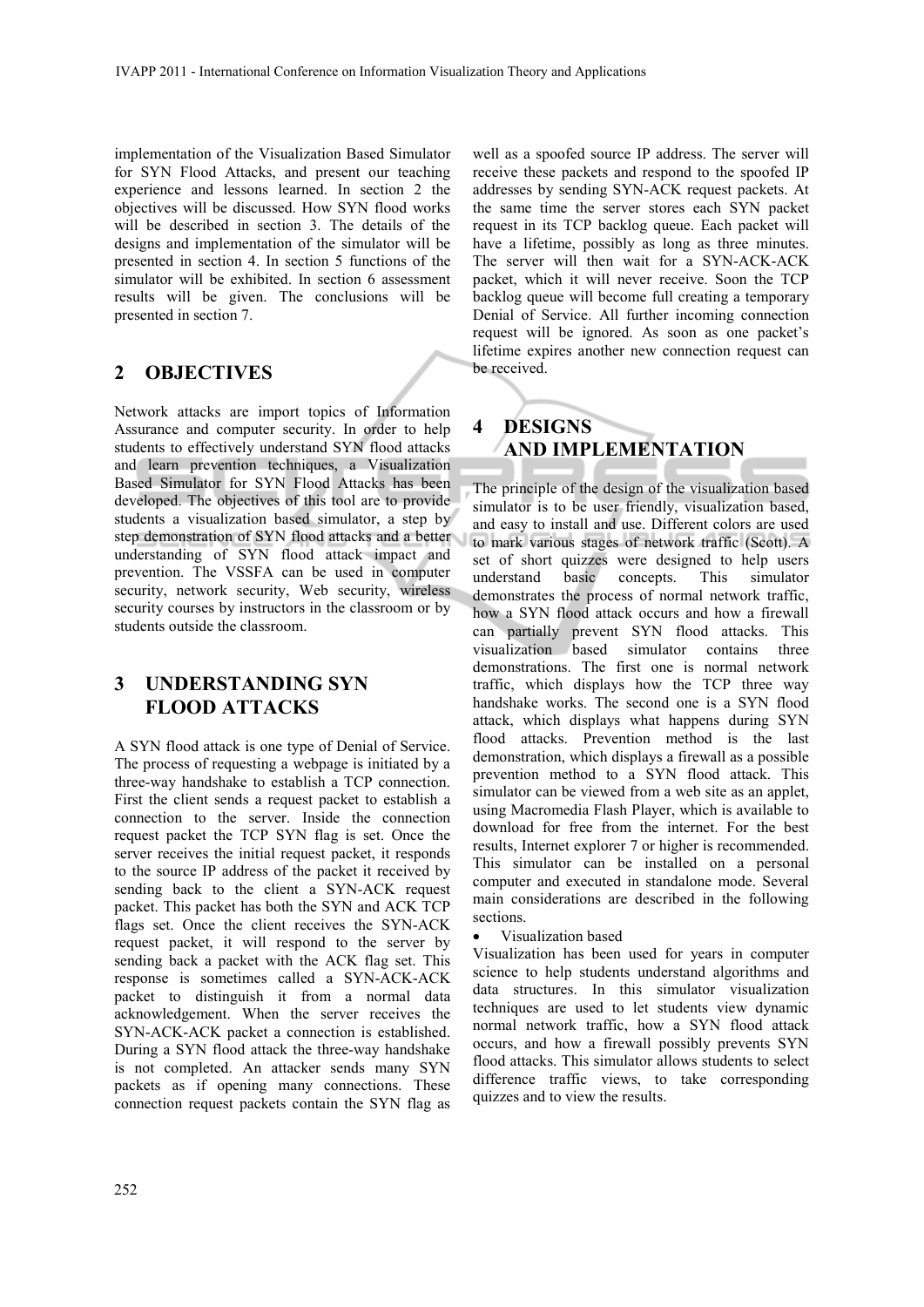#### • Consistency of Displays

An important consideration of the design is how long students need to learn and use this tool. The visualization based simulator demonstrates three different network traffics. Consistency is the main consideration. All traffic displays are in same format as shown in figure 1. The top part of the display area contains ten computers, routers, a server and a TCP backlog queue. The second part is the control area that consists of five Demo Controllers and five buttons (Main, Prev., Next, Help and Challenge). The third part is the quiz area that contains questions, select radio buttons and answers.

#### Using Different Colors

Five colors are used to emphasize various stages of network traffic. Blue represents SYN request packets from a client to the server. Red means SYN-ACK request packets from the server to clients. Green represents the final acknowledgement SYN-ACK-ACK packets from the client to the server. When SYN flood attacks occur, black represents packets that attackers send to the server, and yellow represents SYN-ACK requests packets the server sends to the spoofed IP address. Different colors are also used for Trash bucket, firewall, backlog queue and computers.

• Help Functions

The Help function is another major consideration in the design. Each demonstration contains a *help* button. The *help* button describes the functionality of each button used in the demonstration. This was put in place to ensure that users do not have to guess the functions of each button before using it.

**Function Buttons** 

Each of the demonstrations also contains the following ten function buttons: *play, pause, stop, rewind, fast-forward, Main, Prev., Next, Help,* and *Challenge*. The first five buttons are self explanatory. The *main* button will allow a user to go back to the main screen. The *Prev*. button, which stands for previous, will take a user back to the previous demonstration. The *next* button will take the user to the next demonstration. As stated earlier the *help* button describes the functionality of each button that is used in the demonstration. The last button is the *challenge* button. The *challenge* button offers users a short quiz on the demonstration to test their knowledge.

The Visualization Based Simulator for SYN Flood Attacks was implemented using Macromedia Flash. Flash is lightweight and works well with html. Flash is also perfect for motion and animation. The version of flash that was used for this simulation was Macromedia Flash MX 2004 (Adobe). It is composed of html and ActionScript 2.0, which is similar to JavaScript.

## **5 FUNCTION OF THE SIMULATOR**

The visualization based simulator provides three demonstrations and a set of quizzes. To start the demonstration, a user will first access the homepage. The homepage contains four links. These links are Home, Introduction of SYN flood, SYN flood animated demo, and Other links. Introduction of SYN flood will give users a detailed description of what a SYN flood attack is and how it works. The SYN flood animated demo link connects to the actual visualization based traffic demonstrations. The Other links bring a user links to other Computer Science Department simulation tools.

The main page is the first page of the actual visualization based simulator. It provides four different options. On the left side there are buttons: *Normal Network Traffic, SYN Flood Attack, Prevention Method and HOME.* Once a user clicks on any button, except the home, a brief description of that demonstration will appear in a window in the middle of the screen along with a corresponding *Start Demo* button, which will run the demonstration. The default button is *Normal Network Traffic*. The *home* button will take a user back to the website's homepage.

### **5.1 Normal Network Traffic**

This demonstration exhibits how the TCP three-way handshake occurs in normal network traffic. Details are shown in figure 1. The simulation scenario consists of ten computers. Three of them, shown in black, represent attackers and will not be used for this demonstration. This demonstration also includes a server and a TCP backlog queue. The TCP backlog queue is used to hold connection requests to the server until it receives their final acknowledgement or until their lifetime expires. First the client sends a SYN packet request to the server. The packet color will be BLUE. Once the server receives the packet, it sends back to the client a SYN-ACK request packet. The packet color changes to RED, and the client's request is stored on the TCP backlog queue. As soon as the client receives the SYN-ACK request, it will respond to the server with a SYN-ACK-ACK. The packet color changes to GREEN as shown in figure 1. The server will receive the client's SYN-ACK-ACK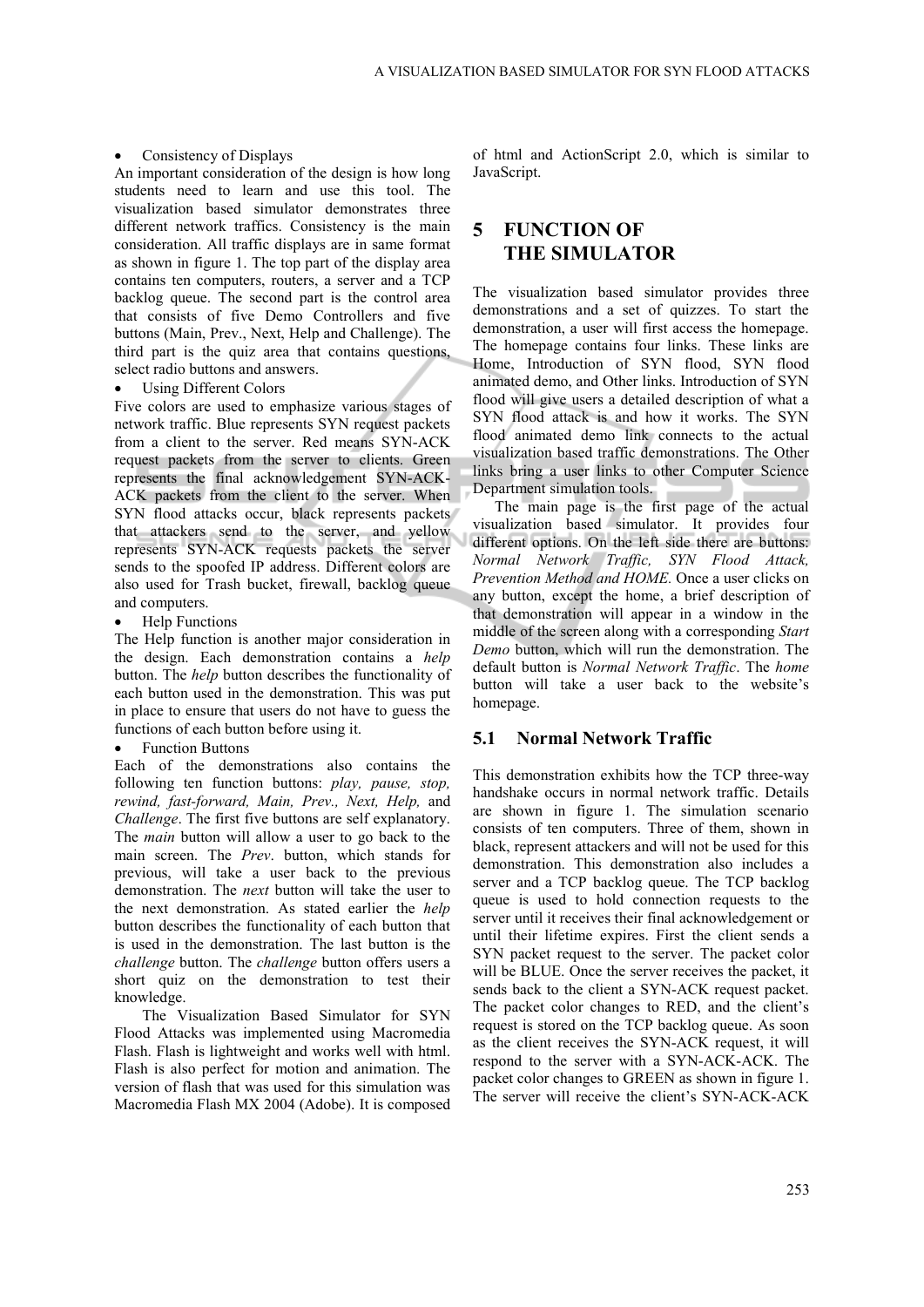and a connection to the server is established. The client's initial request is removed from the TCP backlog queue. The process will continue in this same manner each time a new request has arrived.

#### **5.2 SYN Flood Attacks**

The SYN flood attack demonstrates an incomplete connection handshake. It exhibits of how an actual SYN flood attack occurs and what happens during that time period, as shown in figure 2. The demonstration includes ten computers, one server, and its TCP backlog queue. Three black computers represent attackers. One computer, marked with a red x, represents the IP address that has been spoofed. The server is the targeted computer. The TCP backlog queue stores all received SYN requests with their IP addresses. The wait time is the lifetime of each packet since it was received by the server, and waits for a final acknowledgement from the client. During the SYN flood attack, a combination of attackers and normal computers begin to make requests to establish a connection to the server. Attackers will begin sending out a large number of SYN packets, using a spoofed source IP address, to make a request to connect to the server. The packet color of the attacker's SYN request packets is **BLACK** as is shown in figure 2. Once the server receives the request it will send out a SYN-ACK request to the spoofed IP address and wait for its response, which it will never receive. The packet color changes to **YELLOW**. Each request will be stored in the TCP backlog queue and will expire when its wait time runs out. For this demo the wait time is located next to each packets request on the TCP backlog queue. At the same time the regular computers will begin making requests to connect to the server as well. Packet color for regular computers is **BLUE**. The TCP backlog queue will become full since it is trying to process requests faster than it can handle them. At this time, for the demonstration, a trash bucket and a lock will appear as shown in figure 2. The lock represents the TCP backlog queue is full and no new SYN request can be accepted. The trash bucket represents some of the packets being dropped. It shows access being denied because the TCP backlog queue is full. Once the wait time of each packet, which is thirty-two seconds for this demonstration, runs down, the SYN packet will be removed from the TCP backlog queue. The new arriving packets will be accepted.

#### **5.3 Prevention Method**

In the prevention method demonstration, a firewall is

placed in between the last router and the server as a prevention method for the SYN flood attack. Details are shown in figure 3. Firewalls are useful against SYN flood attacks but they cannot completely stop SYN flood attacks. Firewalls help to slow down SYN flood attack, filter out packets that are sent in a half open state and increase server efficiency. In this demonstration the firewall only drops some of the half open packets, which are sent from attackers, but not all. The packets that are filtered out by the firewall are dropped at random. This demonstration is similar to the SYN flood attack. Attackers will begin sending out a large number of SYN packets, using a spoofed source IP address, to make a request to connect to the server. The packet color of the attacker's SYN request packet is **BLACK** as shown in figure 3. Once the server receives the request it will send out a SYN-ACK request to the spoofed IP address and wait for its response, which it will never receive. The packet color changes to **YELLOW**. Each request will be stored in the TCP backlog queue and wait for the client's response. These packets will stay in the TCP backlog queue until its waiting time expires. In this demonstration some attack request packets will pass the firewall and some will not. Figure 3 is a snapshot of attack packets have been filtered out and dropped into the trash bucket.





Figure 2: SYN flood attack-queue full.

#### **5.4 Quizzes**

A set of quizzes is designed to help students understand the concepts. The quiz is composed of three questions in each demonstration. They can be multiple-choice or fill in the blank. Once a user